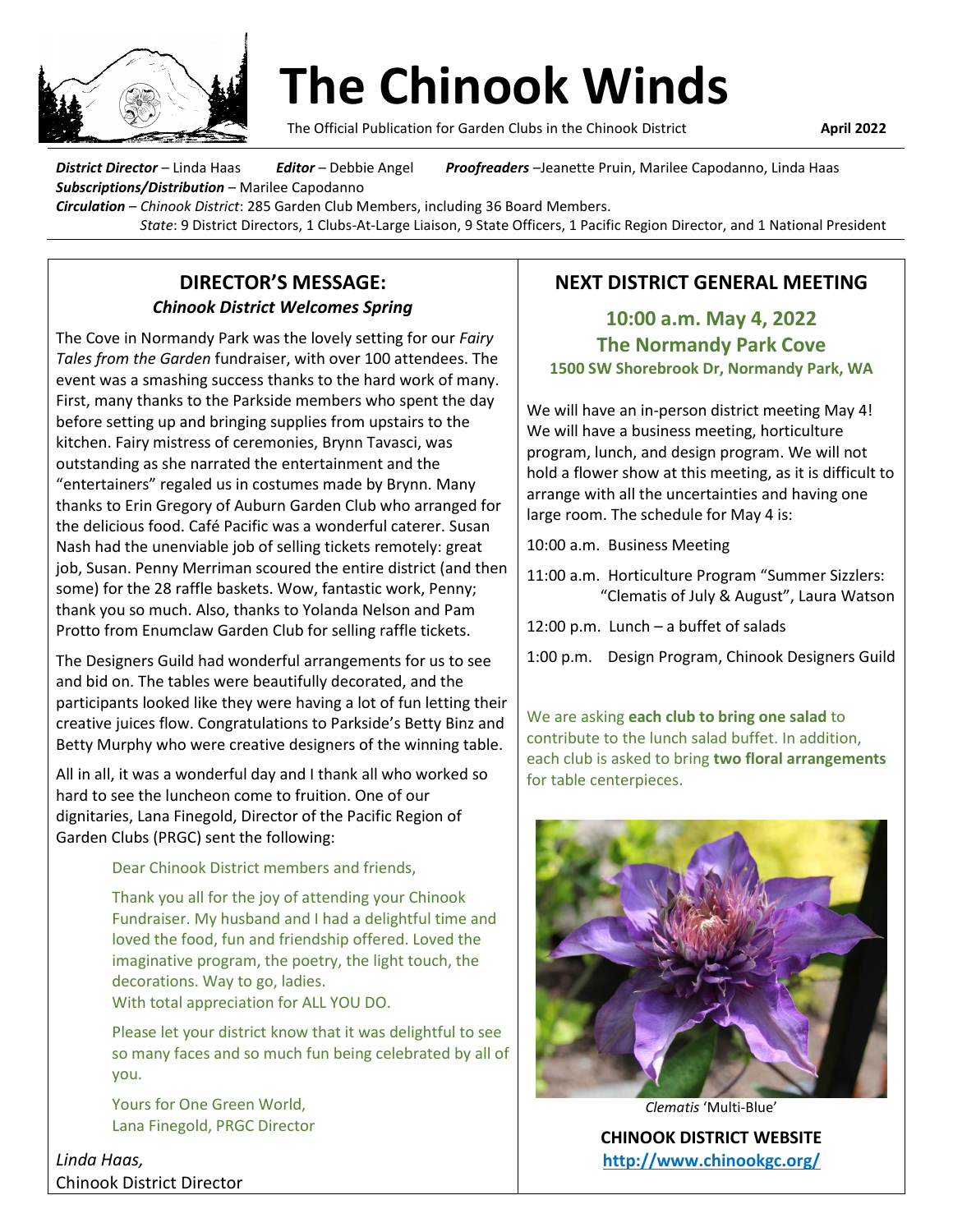# **DATES TO REMEMBER**

May 4: Chinook District General Meeting

May 31 – June 1: WSFGC Symposium, Tacoma

June 13 – 14: WSFGC Annual Meeting, Zoom

June 22 (tentative): Chinook Awards Ceremony and Lunch

# **DISTRICT OFFICERS 2021-2023**

District Director: Linda Haas, Parkside

1st Assistant District Director: Penny Merriman, Marine Hills

2nd Assistant District Director: Connie Keen, Enumclaw

Recording Secretary: Maxine Ranta, Marine Hills

Treasurer: Susan Petitclerc, Enumclaw

Corresponding Secretary: Jeanne Buchanan, Maple Trails

Parliamentary Advisor: Debbie Angel, Marine Hills

Immediate Past District Director: Susan Nash, O'Brien

# **CHINOOK DISTRICT AWARDS**

Awards Chairman Susan Nash: [smnash9@gmail.com](mailto:smnash9@gmail.com)

For Chinook award applications, use the Chinook District award form; it is on the Chinook District website along with a list of awards. The deadline for most upcoming Chinook awards is May 1, for January 1 to December 31, 2021. You may submit your award applications at the May 4 district meeting. Turn in to Susan Nash.

Return WSFGC awards (trophies, dishes, etc.) to Susan at the May 4 meeting. The silver awards should be polished. These include: Marianne Larson Newsletter Award – Enumclaw GC Helen Wolff Club Program Award – Des Moines GC Garden Therapy Award – Marine Hills GC

Chinook District awards should be brought to the June district awards ceremony. Silver should be polished. Awards should be returned with flowers or candy, as appropriate for a nice presentation. The date for the ceremony will be announced soon.

# **CHINOOK DISTRICT AFFILIATED GROUPS**

#### **JUDGES COUNCIL**

President: Brynn Tavasci 253-813-9678

The Judges Council studies the responsibilities and duties involved in judging flower shows. They discuss rules, procedures, changes, and other information from state meetings.

> **THE FLOWER GALS** President: Donna Hall 253-561-1996

This group of Garden Club members meets on the third Tuesday of each month (at 10 a.m.) to discuss horticulture or to tour nurseries or gardens. Flower Gals is on hold until Spring.

**DESIGNERS GUILD** President: Tory Bennett 360-825-2096 This group of Advanced Amateur Arrangers meets to further their interest in floral design.

> **ELLE DESIGNERS** President: Nora Fisher 253-236-5456

This group of Intermediate Amateur Arrangers meets to make and study creative designs from the handbook.

# **TAHOMA BLUE STAR MEMORIAL MARKER**

#### Chair: Tanya Galat

The garden has been weeded and trimmed. The shrubs and perennials planted last year are emerging.

As previously mentioned in the Chinook Winds, the marker is deteriorating at a rapid rate. Recently, I have been in contact with Judy Swortz, currently serving as Chair, Blue Star Memorial Markers, for the Pacific Region Garden Clubs, along with several other Board members. She has been in contact with NGC, and it has agreed to review and approve local qualified restoration services other than the Markers' manufacturer. However, the gentleman who was authorized to restore markers on-site cannot receive a permit from any western state due to environmental regulations. Regardless of the final refurbishment services, it will be expensive so any donations from clubs to offset these additional expenditures will be appreciated.



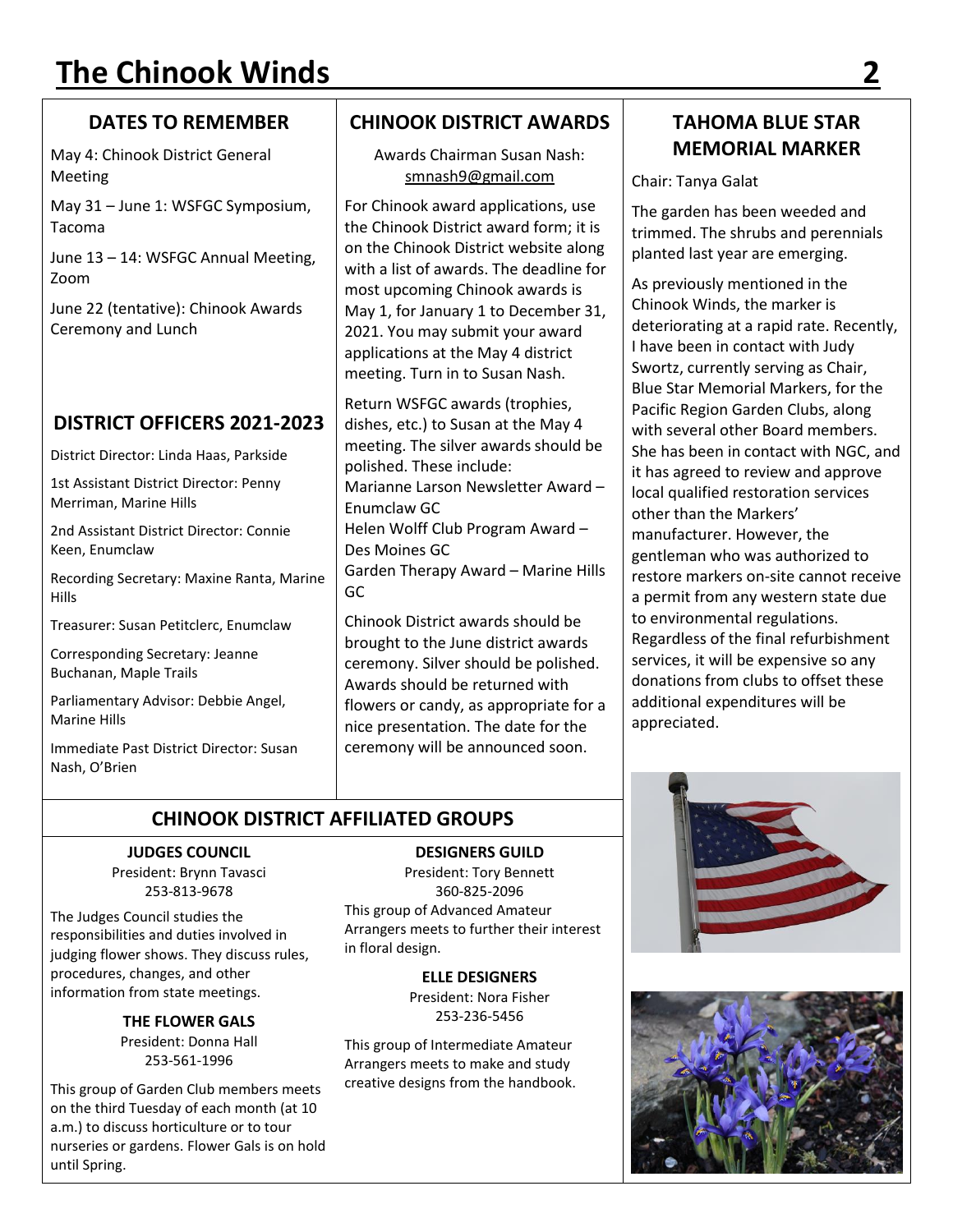#### **DISTRICT NEWS**

#### **GARDEN CLUB SPRING PLANT SALES**

Here is the information available at press time about club spring plant sales:

**Marine Hill Garden Club: April 23, 10:00 - 1:00** 29829 8th Ave SW, Federal Way Plants: perennials, shrubs, trees, native plants, annuals Contact: Maxine Ranta 253-946-3733 [dulcie49@yahoo.com](mailto:dulcie49@yahoo.com)

**Auburn Garden Club: May 7, 9:00 – 4:00** Les Gove Park, 1138 Auburn Way S. at 12<sup>th</sup> Street, Auburn

**Des Moines Garden Club: May 7, 9:00 - 4:00** Normandy Park Towne Center, 19803 1st Ave S. Plants: perennials, tomatoes, grasses, flower starts, raspberries, house plants, and more Contact: Kris Ripley 235-226-4094 [kris72ripley@gmail.com](mailto:kris72ripley@gmail.com)

**Parkside Garden Club: May 14, 9:00 - 4:00** The Cove (Normandy Park Community Center), 1500 SW Shorebrook Drive, Normandy Park. Plants: perennials (hosta, heuchera, lilies, hellebore), succulent baskets, and more. Contact: Alisa Ralph 253-797-6481 [aralph2011@gmail.com](mailto:aralph2011@gmail.com)

**Enumclaw Garden Club: May 14, 9:00 a.m.** City Parking Lot on corner of Cole & Initial Contact Shannon Brock 202-914-4181

**O'Brien Garden Club: May 20 & 21, 9:00 – 4:00** 19007 120th Ave SE, Renton Plants: wide variety of hard-to-find tomatoes plus many different plant varieties. Contact: Sandy Haines 951-823-9193 [skhaines@gmail.com](mailto:skhaines@gmail.com)



Zinnia with bumblebee





Native Flowering Currant - *Ribes sanguineum*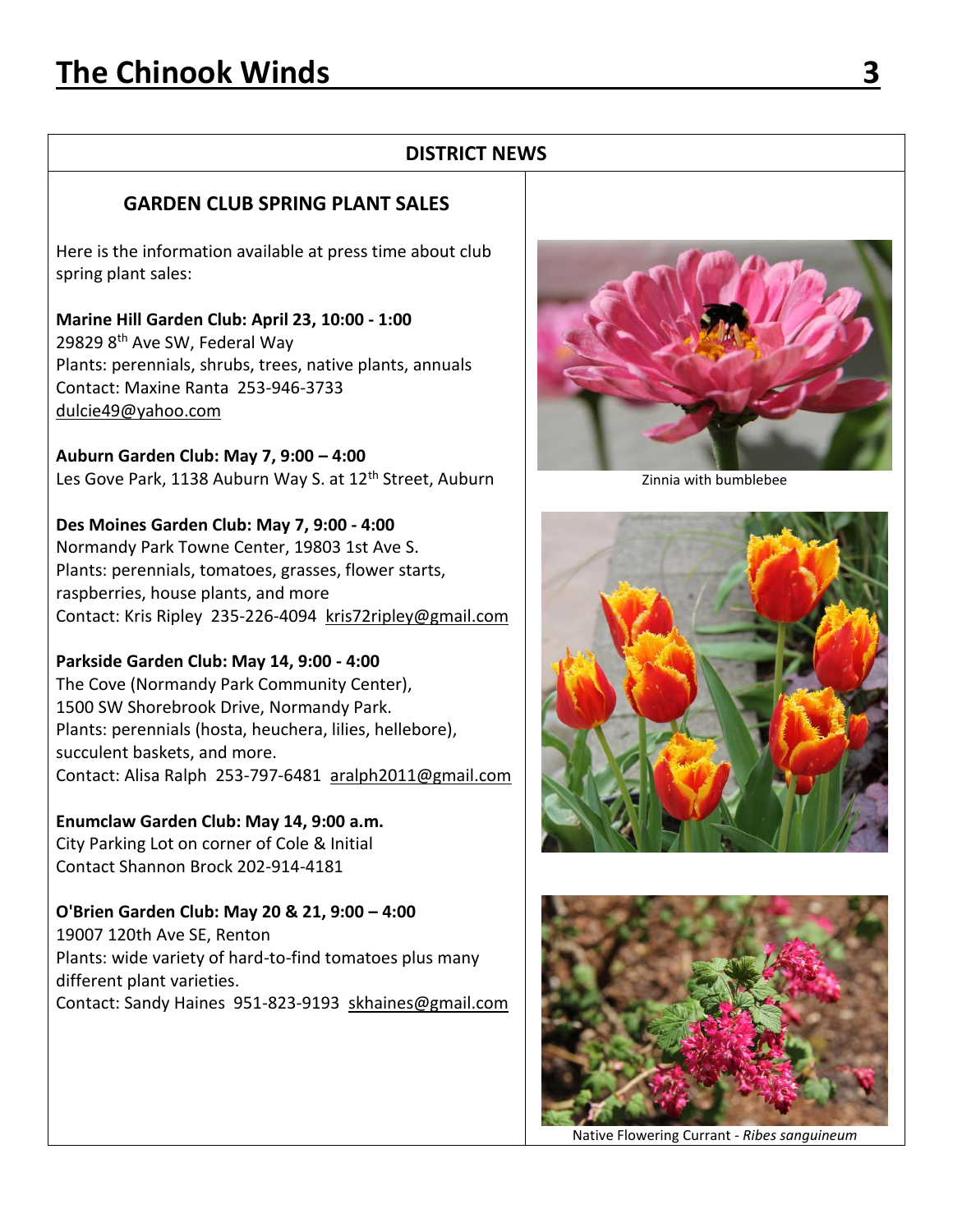# **GARDEN CLUB NEWS**

#### **Auburn**

President: Erin Gregory [rngrgry@gmail.com](mailto:rngrgry@gmail.com) 206-824-1868

March of this year saw our club and members return to our customary activities. After replacing our January General membership meeting with a zoom board meeting and conducting the February General meeting via zoom, we happily gathered at the William C Warren Building on March 8 for our first in-person meeting of the new year. Club member Maggie Lindsey gave a program on the Japanese art of Kokedama. The hands-on design demonstration was rather messy but quite fun. Much of the business of the meeting centered around the preparations for the Chinook District Fundraiser and our Plant Sale which will be May 7.

On March 10, club members gathered at the Auburn Parks greenhouses to assist in the annual plug planting. Those starts were then transplanted again with an assist from our members on April 1. On Tuesday March 15, we participated in a work party at the Backyard Idea Garden, and Barbara Smith with her husband placed our harvested mason bees back into several Auburn parks. Many of our members are hosting mason bees in their own gardens this year. On April 1, Barbara gave the last of the harvested mason bees new homes. Two new nests were placed in Frank Fulmer Park and one in Dorothy Bothel Park.

On March 16, our club was well represented at the Chinook District Fundraiser. It was a lively event and great fun. We were happy to help the district meet their fundraising goal. Our time and attention are now turned to preparations for our plant sale fundraiser and to our Arbor Day celebrations. Our next general membership meeting is on April 12.

#### **Des Moines**

President: Teenie Dillinger [teenie.dillinger@gmail.com](mailto:teenie.dillinger@gmail.com) 206-878-7478 & 253-243-4892

Our garden club has had a busy March and April, with lots of our members attending in person. Our March meeting had a very informative discussion on mason bees by Barbara Smith. They are such fantastic pollinators. We also had our biannual Horticulture Flower Show on March 26. It was a beautiful room full of flowers, a fairy garden, and educationals; it smelled so wonderful. Our April 4 meeting had the program by Grace Stiller from the King County Noxious Weed Board. She was very enthusiastic to help many people as she shares how to remove these bullies. Our club is readying for our Garden Plant sale on May 7 at Normandy Park Towne Center.

#### **Enumclaw**

President: Karen Arris 425-698-3717 [peacerosekelley@yahoo.com](mailto:peacerosekelley@yahoo.com)

Enumclaw Garden Club held a very successful Breakfast for the Birds February 23, with Marianne Binetti as the featured speaker, plus the fun hat parade and auction.

We are planning and preparing for our club plant sale. It will be held on May 14 at 9:00 a.m. at the City Parking Lot on corner of Cole & Initial. For more information, please contact Shannon Brock at 202-914-4181.

# **Maple Trails**

President: Arlene Brenner 253-852-5904 [arlenebrenner@msn.com](mailto:arlenebrenner@msn.com)

Our March meeting was at Jeanne Buchanan's house. Jason from Kent East Hill Nursery demonstrated pruning techniques. Jeanne has a wide variety of plantings in her yard for Jason to work on, and he provided lots of pruning tips. Our Horticulture Chair, Sharon Yeaman, is supplying us with roll call topics. Our topic for April is: What is your "Little Black Dress" of a plant. The plant that goes with everything, in any place. The trusty stand-by plant that you grab every time you go to the nursery. Will report answers next month.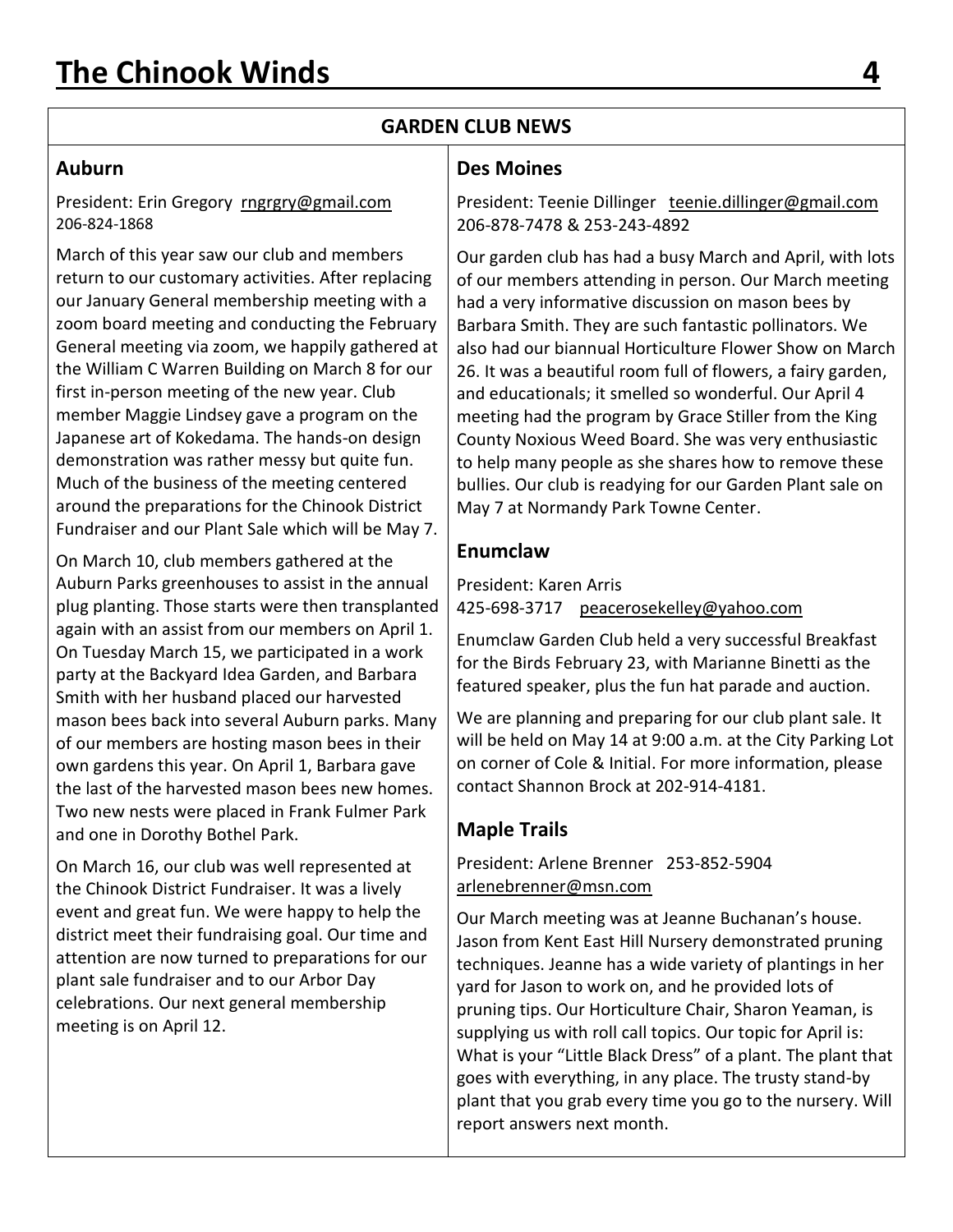# **GARDEN CLUB NEWS**

### **Marine Hills**

President: Debbie Angel 253-486-2326 [debbielangel@gmail.com](mailto:debbielangel@gmail.com)

Our meeting March 15 was at Zenith Holland Nursery, where we had a program about Heucheras. Our April 19 meeting will be at 4:30 at Kent East Hill Nursery, with a program about interesting plants for spring and summer. We are getting ready for our plant sale April 22-23.

In May. we will plant containers for the patio areas at Brookdale Foundation House. We hope we can resume meeting there in the fall. We will also plant annuals at the Federal Way Historical Society. We are excited about the May 10 installation of a free little library at the Panther Lake Trailhead in Federal Way in memory of Caroline Liddell. We are in planning stages of a new community garden in Federal Way at a school (the Norman Center) that helps transition special education students to employment. To support this project, we applied for and received a WSFGC grant and Espoma product grant, as well as donations from our club.

# **O'Brien**

#### President: Sandy Haines 951-823-9193 [skhaines@gmail.com](mailto:skhaines@gmail.com)

Last month the charming Jane Gardner shared her wonderful presentation on "Gardening with Blue Flowers Year-Round". Her slides were worth drooling over and her commitment to "going blue" left us all tickled pink. None of us felt blue after her talk - that's for sure! Our next meeting will be April 15, at the Kent Senior Center, where we finalize details for our upcoming plant sale. It will be May 20 and 21, 9 a.m. - 4 p.m. We are growing our "hard to find" tomatoes plus many different offerings.

# **Parkside**

Co-presidents: Carolyn Keneipp 206-250-7590 [cbkeneipp@earthlink.net](mailto:cbkeneipp@earthlink.net) Nancy Reidel 206-972-8298 [nancyriedel@comcast.net](mailto:nancyriedel@comcast.net)

Parkside's March 17 meeting was the day after the Chinook event, and we were able to enjoy the delicious leftovers. Many thanks to Chinook for sharing! Caroline Zeberoski from Eastside Fuchsia Society, presented "All About Fuchias". She covered a wealth of information and suggested additional info can be found at: <http://www.nwfuchsiasociety.com/> Amanda Leon (City of Normandy Park and Highline Botanical Garden) presented videos of the Lins family demonstrating peony cultivation. She also discussed the history of the Lins' garden in Normandy Park and updated us on the status of the Lins Peony Garden at

We encourage all members to participate in our May 14 plant sale. We've had several digging and planting parties and prepared succulent baskets.

# **Elle**

#### President: Nora Fisher 253-236-5456 [norafshr@gmail.com](mailto:norafshr@gmail.com)

the Highline Botanical Garden.

Elle Design Group met April 3 at the home of Nora Fisher with 100% attendance. Our April design was a Parallel Design. Our designs were critiqued by Barb Smith and Susan Nash, with improvement suggestions to fit design requirements. An Easter potluck followed with a celebration of Donna Hall's birthday. Our five designs for next year are Tapestry Design, Angular Design, Underwater Design, Framed Special Design and Cascade Design. We will meet at Nora Fisher's home through 2023.

# **Flower Gals**

President: Donna Hall 253-561-1996 bdonnahall@comcast.net

Flower Gals is currently inactive and hopes to resume meetings and tours soon.